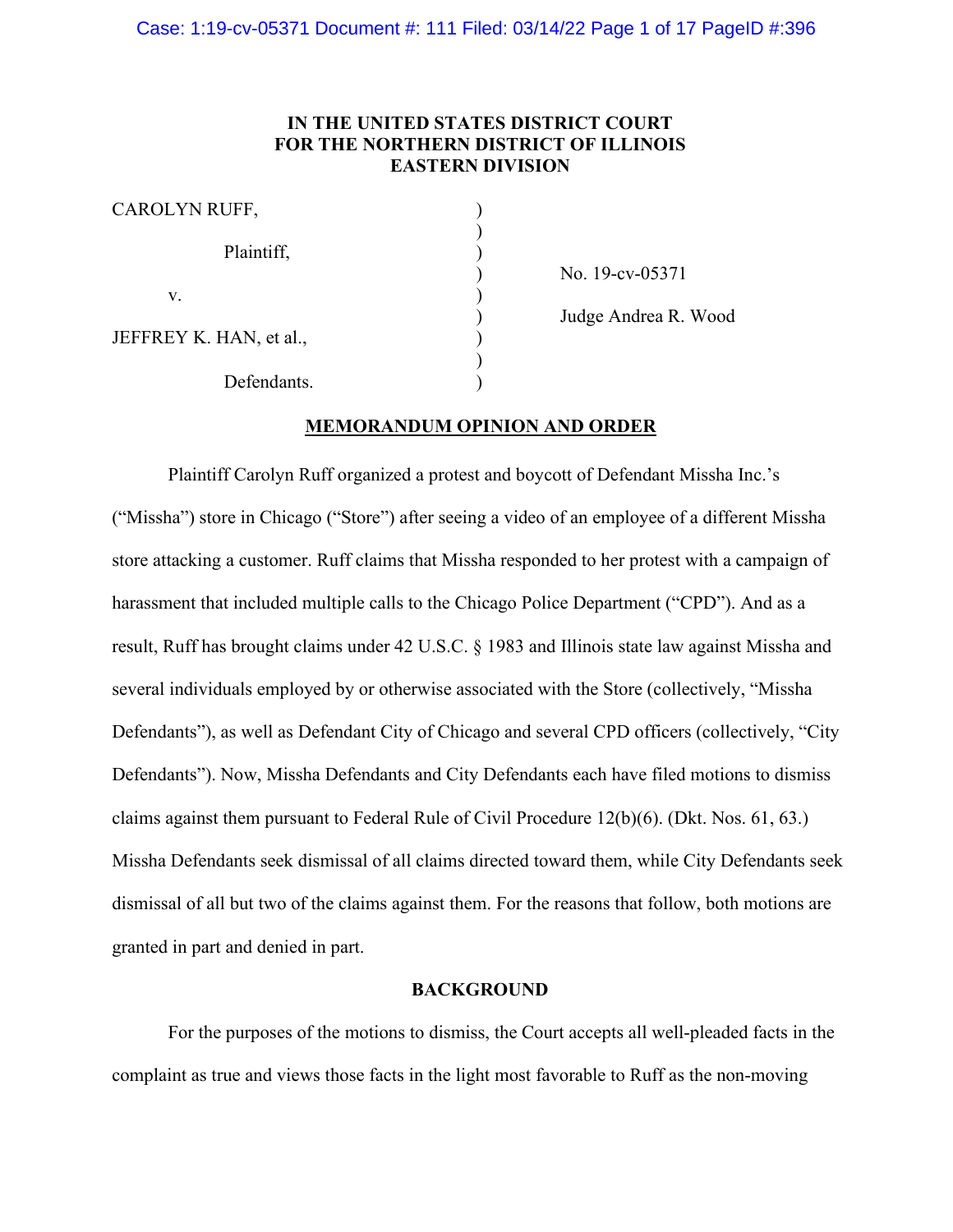## Case: 1:19-cv-05371 Document #: 111 Filed: 03/14/22 Page 2 of 17 PageID #:397

party. *Killingsworth v. HSBC Bank Nev., N.A.*, 507 F.3d 614, 618 (7th Cir. 2007). The complaint alleges as follows.

After Ruff viewed a video of what she believed to be a racist attack against a customer at the hands of the manager of a Missha store in Charlotte, North Carolina, she decided to organize a boycott of the Store in solidarity. (Compl. ¶¶ 11–13, Dkt. No. 1.) Beginning in March 2017, Ruff led peaceful protests outside the Store. (*Id.* ¶¶ 14, 18.) Almost immediately, the protests were met with resistance from the Store's employees. (*Id.* ¶ 14.) Ruff alleges that the Store's employees and their relatives violently confronted her and other protestors on multiple occasions and made threats of further violence if the protests continued. (*Id.* ¶¶ 14–24.)

The first event relevant to the present lawsuit occurred on August 8, 2017, when Defendant Archie Lewis, a Store employee, called the police and claimed that Ruff threatened to have him killed. *(Id.*  $\P$ ] 7, 25.) Based on Lewis's report, CPD officers Defendants J.N. Parker and M.A. Escobedo arrested Ruff and charged her with disorderly conduct. (*Id.* ¶¶ 9, 25.) Two days later, Lewis obtained a restraining order against Ruff that required her to stay more than 500 feet away from the Store. (*Id.* ¶ 26.) The disorderly conduct charge against Ruff was ultimately nonsuited on September 21, 2017, after Lewis failed to appear in court. (*Id.* ¶ 27.) As a result, the restraining order against Ruff was lifted effective as of that date. (*Id.*)

At the conclusion of an October 23, 2017 protest outside the Store, Defendant Missha employee Sam ("Sam"),<sup>[1](#page-1-0)</sup> a Store employee, followed Ruff to a nearby parking lot and harassed her as she sat in her car. (*Id.* ¶ 29.) Sam then called the police and claimed that Ruff was violating the restraining order, even though it was no longer in effect. (*Id.*) When the Defendant CPD

<span id="page-1-0"></span><sup>1</sup> In preparing her complaint, Ruff apparently lacked sufficient information to identify certain Defendants by their full names and therefore many Defendants are named by reference to the limited identifying information she possessed at the time of filing.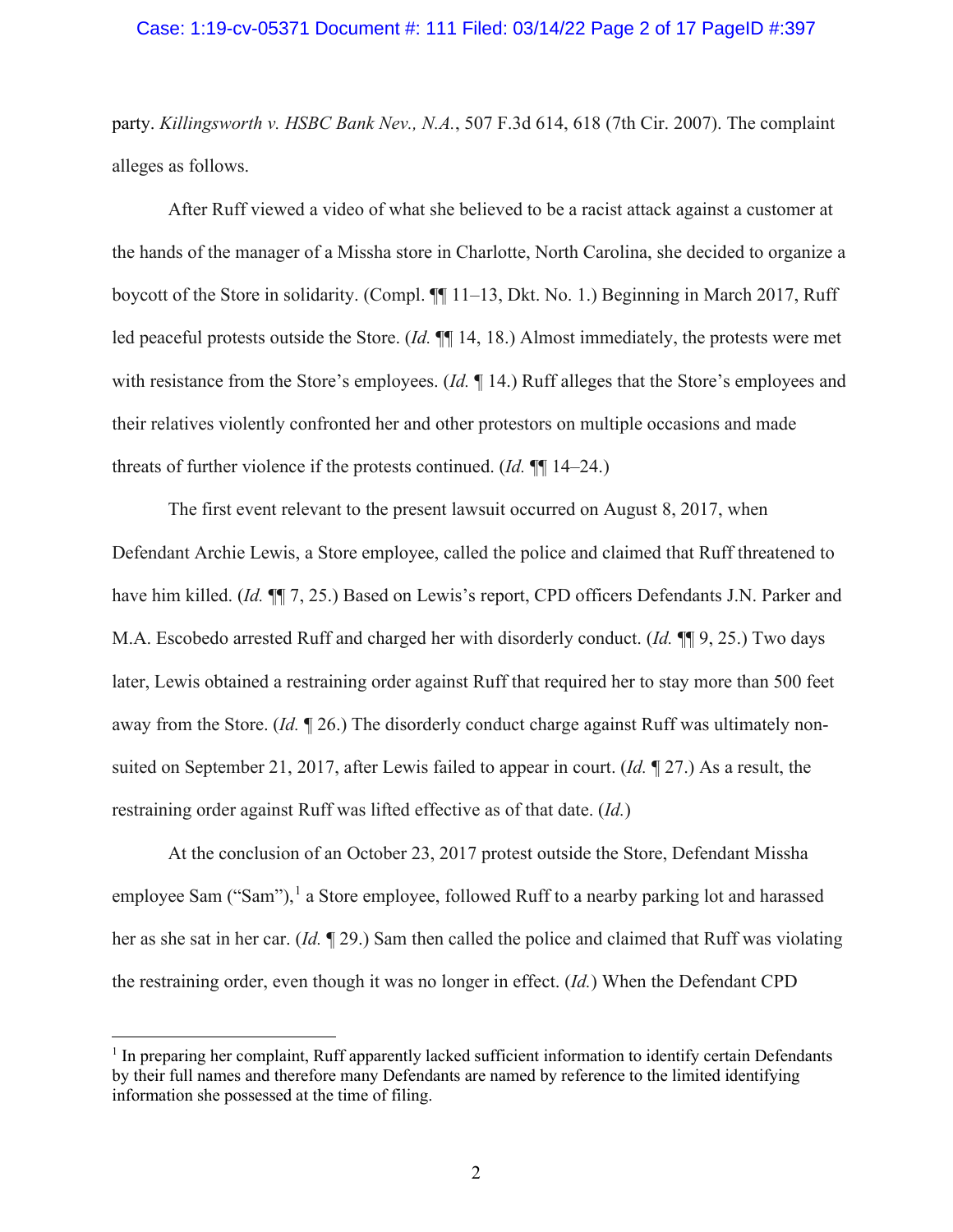## Case: 1:19-cv-05371 Document #: 111 Filed: 03/14/22 Page 3 of 17 PageID #:398

officers identified as Ofc. Lowrey and Ofc. Lowrey's partner arrived, they immediately grabbed Ruff and attempted to handcuff her, injuring her arm in the process. (*Id.*) But the officers declined to arrest Ruff once they learned that the restraining order had been lifted. (*Id.*)

On May 31, 2019, Lewis, Sam, and Defendant Unknown Missha Manager ("Store Manager"), again called the police to report that Ruff was harassing the Store's customers. (*Id.* ¶ 31.) Several officers responded to the call, including Defendants James Gochee, Edwin Drowns, and Brenda[2](#page-2-0) Thomas. (*Id.* ¶¶ 32, 36.) Store Manager then emerged from the store and claimed that he had received a call from Ruff's sister informing him that Ruff had a mental disorder. (*Id.* ¶ 33.) Gochee then approached Ruff and asked whether she had identification or a permit. (*Id.* ¶ 34.) When he learned that Ruff did not have a permit, Gochee asked Ruff to put down her phone and informed her that she was being arrested for protesting without a permit. (*Id.* ¶ 35.) Ruff refused and claimed that she did not need a permit for her protest. (*Id.*) This led Gochee and Drowns to grab Ruff and attempt to take her phone. (*Id.* ¶ 36.) At some point, Thomas approached the scuffle and confiscated Ruff's phone. (*Id.* ¶ 38.) Several officers then tackled Ruff to the ground, causing injuries to her shoulder, chest, and wrists. (*Id.* ¶ 39.) They then handcuffed Ruff and took her to a nearby hospital to be evaluated for a mental illness. (*Id.*)

As a result of these incidents, Ruff filed the present action. Her  $11$ -count<sup>[3](#page-2-1)</sup> complaint sets forth several § 1983 and Illinois state-law claims against Defendants. Counts I and II assert claims for intentional infliction of emotional distress ("IIED") and negligent infliction of emotional distress ("NIED") against Lewis and Sam, respectively. Count III alleges that Store Manager

<span id="page-2-0"></span><sup>&</sup>lt;sup>2</sup> The complaint names "Breda" Thomas as a Defendant but because her attorneys use the name Brenda, the Court assumes that Brenda is the correct first name for that Defendant.

<span id="page-2-1"></span><sup>&</sup>lt;sup>3</sup> Following Count III, the next seven counts in the complaint are all numbered as Count V, and the final count is numbered as Count IV. For the sake of clarity, when referring to one of those eight counts, the Court will treat the count as if it was numbered sequentially. Thus, the first Count V will instead be referred to as Count IV, the second Count V as Count V, the third Count V as Count VI, and so on.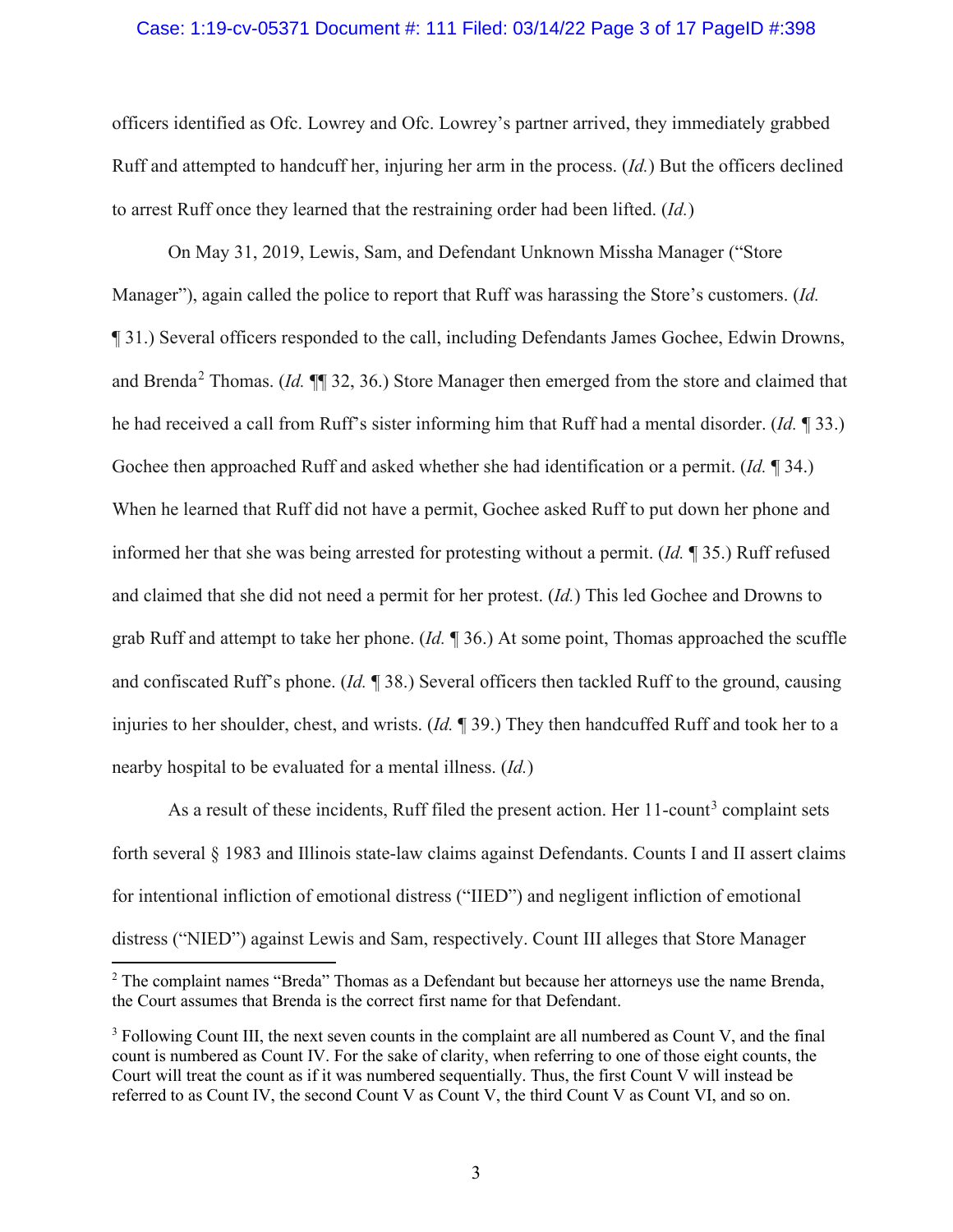## Case: 1:19-cv-05371 Document #: 111 Filed: 03/14/22 Page 4 of 17 PageID #:399

defamed Ruff. In Counts IV, VI, and VIII, Ruff asserts claims under § 1983 for violations of her Fourth Amendment rights against various configurations of the Defendant CPD officers and she alleges accompanying failure-to-intervene claims at Counts V, VII, and IX. Count X asserts a civil conspiracy claim against certain Defendant CPD officers and Missha employee Defendants. And finally, Count XI seeks to hold Missha and Defendant Jeffrey Han<sup>[4](#page-3-0)</sup> vicariously liable for the torts of the Store's employees.

#### **DISCUSSION**

To survive a Rule 12(b)(6) motion, "a complaint must contain sufficient factual matter, accepted as true, to 'state a claim to relief that is plausible on its face.'" *Ashcroft v. Iqbal*, 556 U.S. 662, 678 (2009) (quoting *Bell Atl. Corp. v. Twombly*, 550 U.S. 544, 570 (2007)). This pleading standard does not necessarily require a complaint to contain detailed factual allegations. *Twombly*, 550 U.S. at 555. Rather, "[a] claim has facial plausibility when the plaintiff pleads factual content that allows the court to draw the reasonable inference that the defendant is liable for the misconduct alleged." *Adams v. City of Indianapolis*, 742 F.3d 720, 728 (7th Cir. 2014) (quoting *Iqbal*, 556 U.S. at 678).

Both City Defendants and Missha Defendants seek dismissal of all claims arising out of events prior to January 2018 on the ground that the claims are barred by the applicable statute of limitations. Insofar as the claims are not time-barred, City Defendants contend that the false arrest and failure-to-intervene claims against Parker and Escobedo set forth at Counts IV and V fail on the merits. And while City Defendants do not assert that the conspiracy claim at Count X is timebarred, they nonetheless argue that the claim is insufficiently pleaded and must be dismissed.

<span id="page-3-0"></span><sup>4</sup> The complaint never identifies Jeffrey Han's role at Missha. But given that Ruff seeks to hold him vicariously liable for the torts of the Store's employees, the Court assumes that Han is the owner of the Store.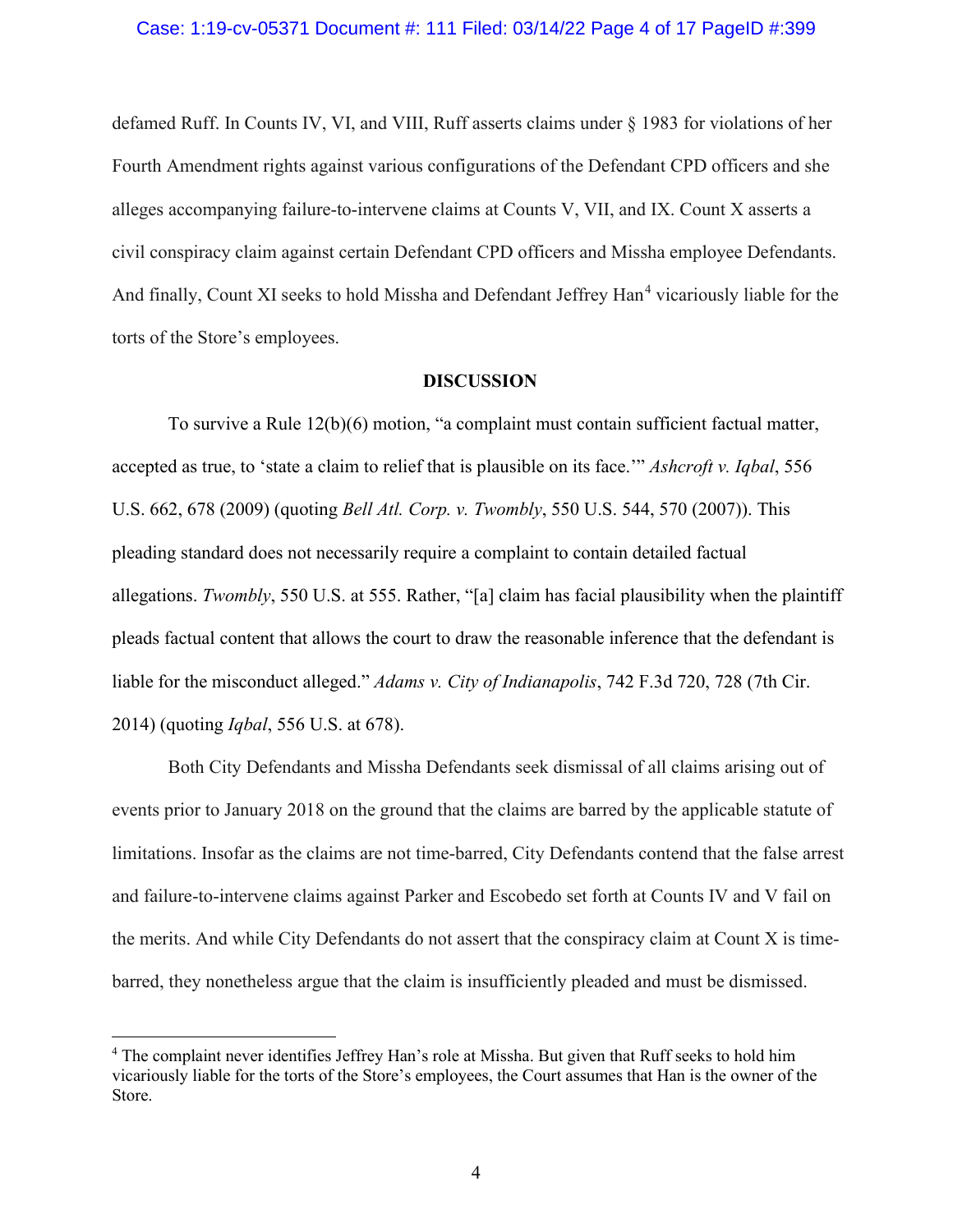## Case: 1:19-cv-05371 Document #: 111 Filed: 03/14/22 Page 5 of 17 PageID #:400

Missha Defendants<sup>[5](#page-4-0)</sup> similarly contend that, to the extent that the claims against them are not timebarred, they nonetheless fail to state a plausible claim to relief. The Court will first address the statute of limitations issue before turning to the merits of the individual claims.

# **I. Statute of Limitations**

The statute of limitations provides an affirmative defense. *E.g.*, *United States v. N. Tr. Co.*, 372 F.3d 886, 888 (7th Cir. 2004). Generally, a complaint need not state all facts necessary to overcome an affirmative defense, which is why it is "irregular to dismiss a claim as untimely under Rule 12(b)(6)." *Hollander v. Brown*, 457 F.3d 688, 691 n.1 (7th Cir. 2006) (internal quotation marks omitted). Dismissal on statute of limitations grounds at the pleading stage may be warranted, however, when a plaintiff pleads facts that effectively establish the defense. *Id*. The statute of limitations for a  $\S$  1983 claim is "governed by the personal injury laws of the state" in which the injury occurred. *Hileman v. Maze*, 367 F.3d 694, 696 (7th Cir. 2004). In the present case, the injury occurred in Illinois, so the statute of limitations is two years. *See* 735 ILCS 5/13- 202. The IIED and NIED claims alleged against Missha Defendants are also governed by the same two-year statute of limitations. *Vazquez v. Suncast Corp.*, No. 18 CV 05002, 2019 WL 2576554, at \*7 (N.D. Ill. June 24, 2019).

According to Defendants, because Ruff's complaint was deemed filed as of January 6, 2020, any claims predating January 6, 2018 are time-barred. In response, Ruff argues that the statute of limitations stopped running when the Court Clerk first received her complaint on August 8, 2019. While Ruff did first submit her complaint to this Court on August 8, 2019, she

<span id="page-4-0"></span><sup>&</sup>lt;sup>5</sup> Missha Defendants' motion is brought only on behalf of Missha and Han, as the Store employees named as Defendants—Lewis, Sam, and Store Manager—have not been served. However, Missha Defendants' motion properly seeks dismissal of Counts I, II, III, and X, even though they set forth claims based on the conduct of one or more of Lewis, Sam, or Store Manager, because Count XI seeks to hold Missha and Han liable for their employees' torts under a *respondeat superior* theory.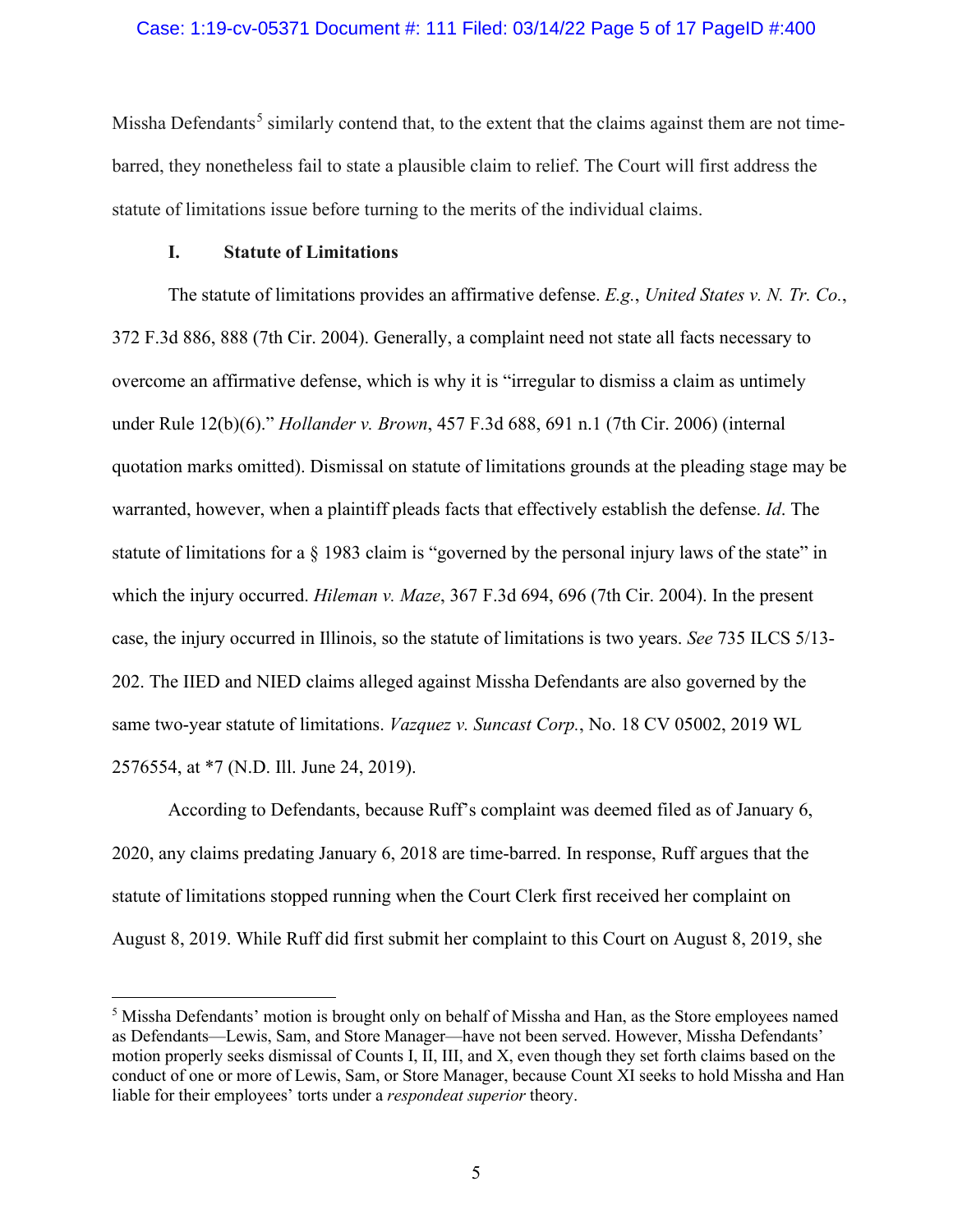## Case: 1:19-cv-05371 Document #: 111 Filed: 03/14/22 Page 6 of 17 PageID #:401

failed to contemporaneously pay the filing fee or file a petition for leave to proceed *in forma pauperis*. Only on August 31, 2019, did Ruff file a petition for leave to proceed *in forma pauperis*, which she amended on October 31, 2019. (Dkt. Nos. 6–7.) Ruff then paid the full filing fee on January 2, 2020. (Dkt. No. 8.) Consequently, the Court denied her petition to proceed *in forma pauperis* as moot on January 6, 2020. (Dkt. No. 9.) Yet it took Ruff until July 23, 2020, to complete service on all City Defendants along with Missha and Han. (Dkt. Nos. 29–31.)

As a result of Ruff's delayed service, City Defendants and Missha Defendants both filed motions to dismiss for insufficient service of process pursuant to Federal Rule of Civil Procedure 12(b)(5). In deciding those motions, the Court resolved when the complaint was "filed" so as to commence the 90-day service period provided under Federal Rule of Civil Procedure 4(m). The Court concluded that, for purposes of service of process, Ruff's complaint should be treated as filed on January 6, 2020, the date on which the Court denied the pending *in forma pauperis* petition as moot due to Ruff's full payment of the filing fee.<sup>[6](#page-5-0)</sup> (Dkt. No. 53.) Now, City Defendants and Missha Defendants argue that because the Court concluded that Ruff's complaint was filed on January 6, 2020, for purposes of service of process, that must also be the date that her complaint was filed for purposes of arresting the statute of limitations, rather than the August 8, 2019 date on which the Court Clerk received the complaint.

"The timeliness of an action based on federal-question jurisdiction turns on the date the action was commenced in accordance with Rule 3 of the Federal Rules of Civil Procedure." *Farley v. Koepp*, 788 F.3d 681, 684 (7th Cir. 2015). That is the case even in § 1983 actions where the limitations period is borrowed from state law. *Id.* Under Rule 3, "[a] civil action is commenced by filing a complaint with the court." Federal Rule of Civil Procedure 5(d)(2) further

<span id="page-5-0"></span><sup>6</sup> Even though Ruff did not timely serve Defendants within 90 days of January 6, 2020, the Court ultimately decided to excuse Ruff's delayed service.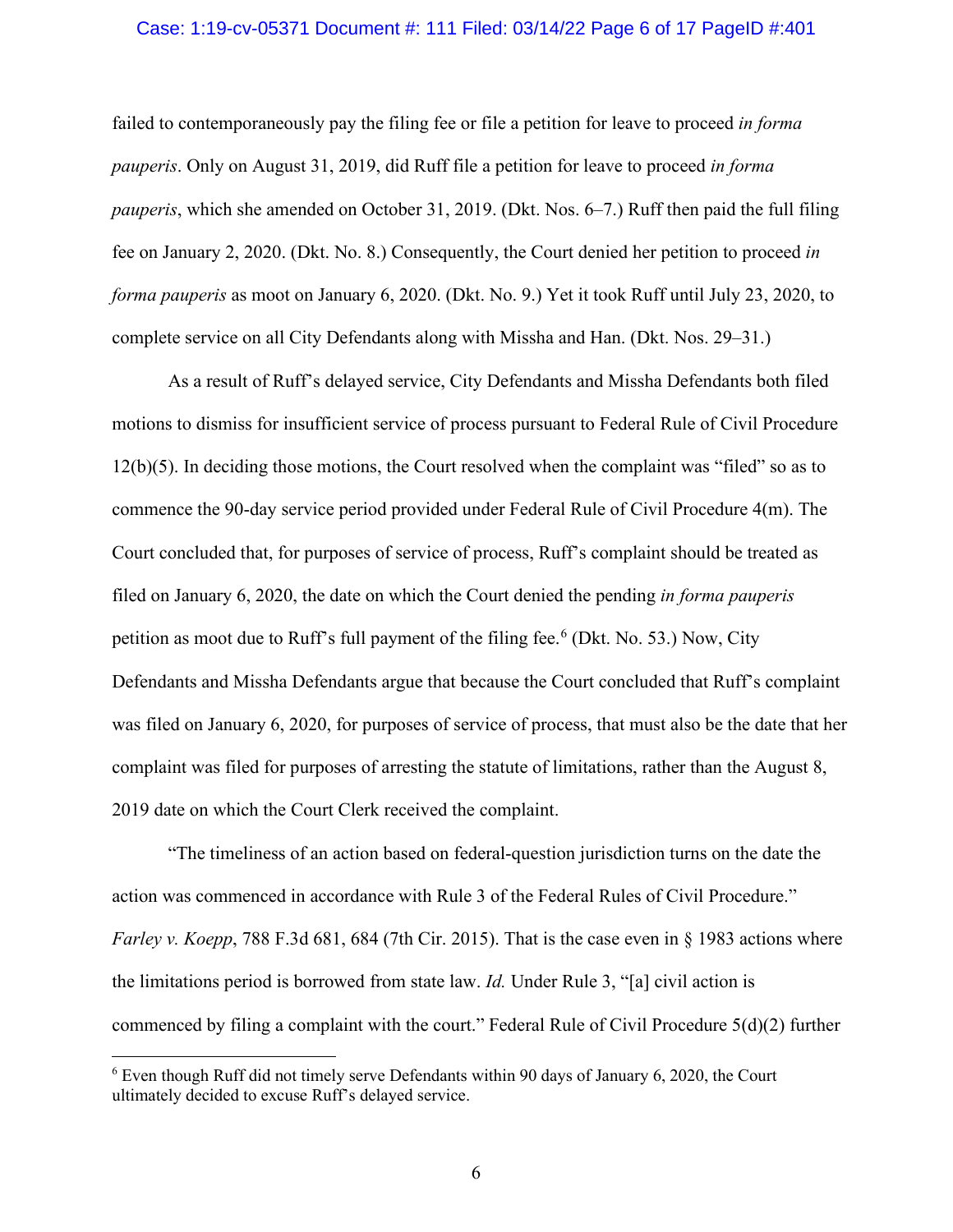## Case: 1:19-cv-05371 Document #: 111 Filed: 03/14/22 Page 7 of 17 PageID #:402

explains that for purposes of Rule 3, "[a] paper . . . is filed by delivering it . . . to the clerk." Moreover, Rule 5(d)(4) provides that "[t]he clerk must not refuse to file a paper solely because it is not in the form prescribed by these rules or by a local rule or practice." Finally, under Federal Rule of Civil Procedure 83(a)(2), "[a] local rule imposing a requirement of form must not be enforced in a way that causes a party to lose any right because of a nonwillful failure to comply." Reading those Rules together, the Seventh Circuit has concluded that "delivery to the clerk is of paramount importance" in determining when a filing has been made and "requirements of form whether in the federal or local rules—are insufficient to disqualify a filing." *Farley*, 788 F.3d at 685 (internal quotation marks omitted).

Most importantly, for present purposes, the Seventh Circuit has held that "local rules and practice cannot defeat a right, [such as] a right to arrest the running of the statute of limitations by filing a complaint in the district court, that is conferred by the national rules." *Id.* (internal quotation marks omitted). It has therefore concluded that a "complaint is 'filed' for purposes of arresting a statute of limitations when the clerk receives the complaint, not when it is formally filed in compliance with all applicable rules involving filing fees and the like." *Id.* (quoting *Robinson v. Doe*, 272 F.3d 921, 922–23 (7th Cir. 2001)). Thus, in *Robinson*, the Seventh Circuit determined that a local rule requiring that a complaint be accompanied by either a filing fee or a motion to proceed *in forma pauperis* "could not compress the time within which the plaintiff, once he filed the complaint—albeit not in proper form because unaccompanied by the fee or in lieu thereof by a motion for leave to proceed in forma pauperis—could sue." *Robinson*, 272 F.3d at 923. Likewise, here, the Northern District of Illinois's Local Rule 3.3(b) also requires a complaint to be accompanied by either a filing fee or an *in forma pauperis* petition. But, under Seventh Circuit precedent, Ruff's failure to comply fully with that rule cannot preclude the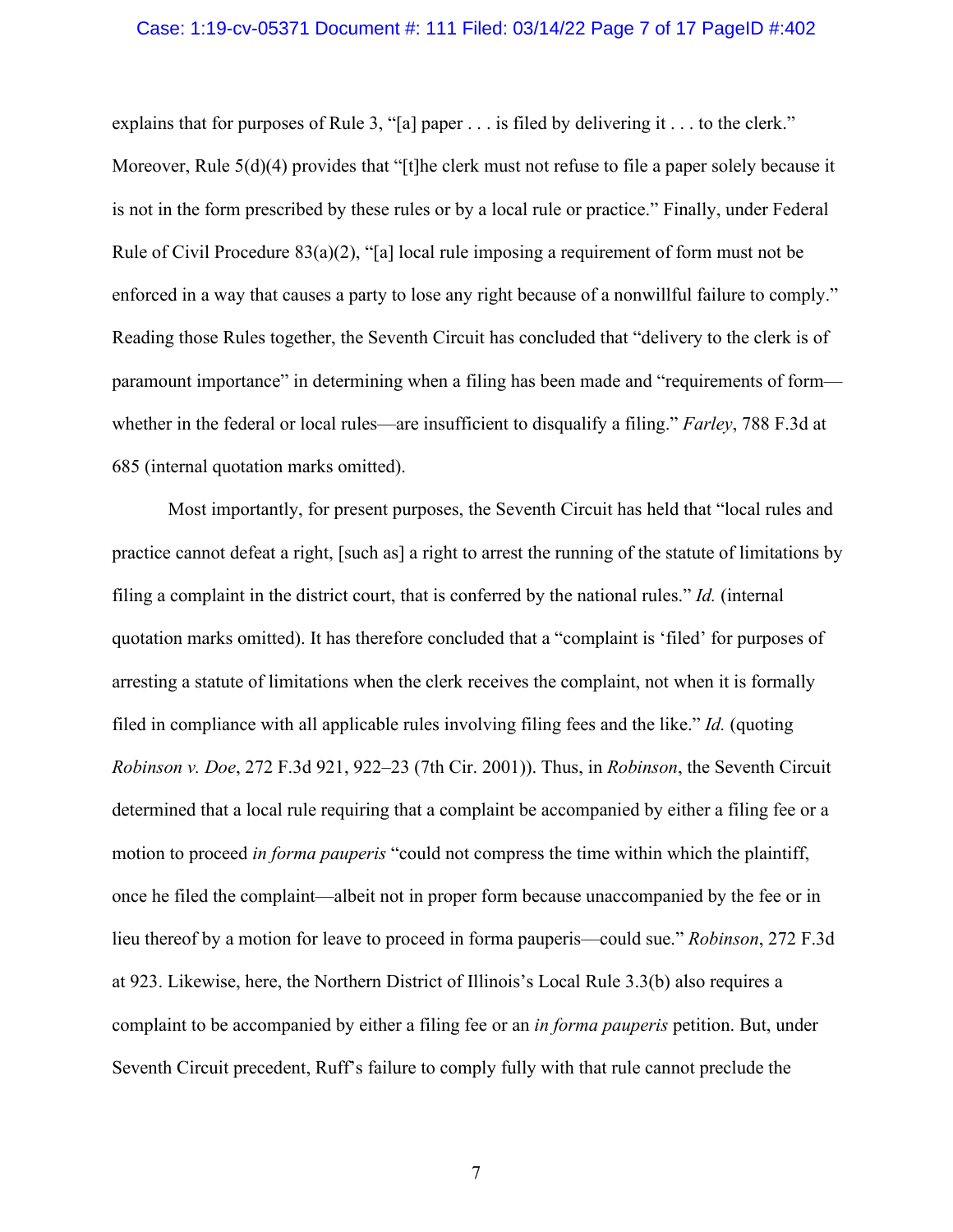## Case: 1:19-cv-05371 Document #: 111 Filed: 03/14/22 Page 8 of 17 PageID #:403

suspension of the statute of limitations upon the Court Clerk's receipt of her complaint on August 8, 2019. While, given the circumstances here, that creates a curious result in which "filed" means something different when used in the context of service of process under Rule 4(m) than it does under Rules 3 and 5, the Seventh Circuit has acknowledged that its precedents yield such a result. *See Williams-Guice v. Bd. of Educ. of City of Chi.*, 45 F.3d 161, 162 (7th Cir. 1995). For that reason, the Court declines to dismiss as time-barred any claims arising out of events predating January 6, 2018 so long as they occurred on or after August 8, 2017.

#### **II. False Arrest and Failure-to-Intervene Claims Against Parker and Escobedo**

In Count IV, Ruff contends that Parker and Escobedo subjected her to an unreasonable search and seizure in violation of the Fourth Amendment when they arrested her on August 8, 2017 and charged her with disorderly conduct based on Lewis's claim that Ruff threatened his life. Relatedly, Count V seeks to hold both Parker and Escobedo liable for their failure to intervene to prevent the violation of Ruff's constitutional rights.

A § 1983 false arrest claim requires a plaintiff to show that she was arrested without probable cause. *Thayer v. Chiczewski*, 705 F.3d 237, 246 (7th Cir. 2012). Thus, "[p]robable cause to arrest is an absolute defense to any claim under [§] 1983 against police officers for wrongful arrest." *Id.* (internal quotation marks omitted). Probable cause for an arrest "exists if the totality of the facts and circumstances known to the officer at the time of the arrest would warrant a reasonable, prudent person in believing that the arrestee had committed, was committing, or was about to commit a crime." *Abbott v. Sangamon County*, 705 F.3d 706, 714 (7th Cir. 2013). "A court evaluates probable cause not with the benefit of hindsight, and not on the facts as perceived by an omniscient observer, but on the facts as they appeared to a reasonable person in the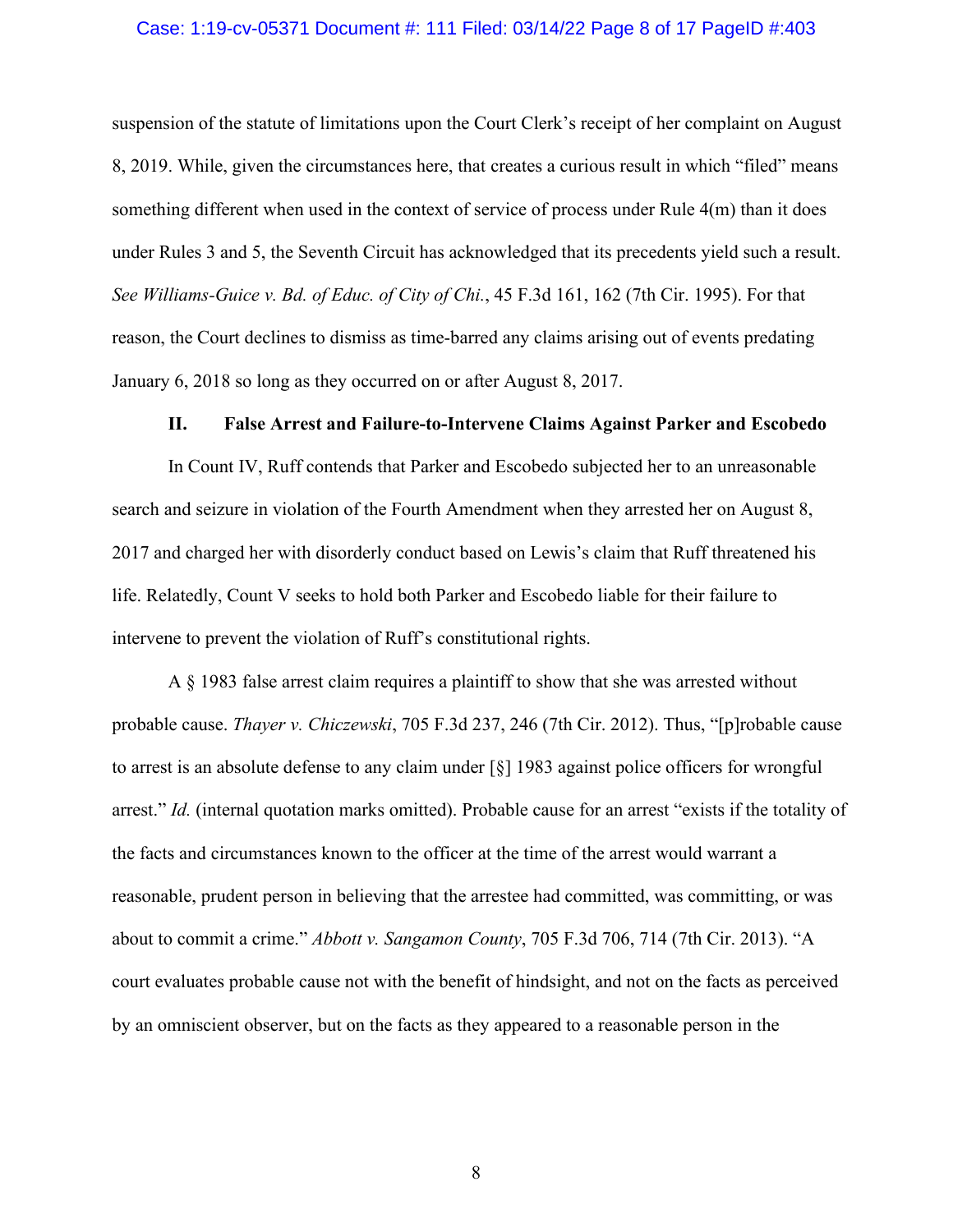## Case: 1:19-cv-05371 Document #: 111 Filed: 03/14/22 Page 9 of 17 PageID #:404

defendant's position, even if that reasonable belief turned out to be incorrect." *Stokes v. Bd. of Educ. of the City of Chi.*, 599 F.3d 617, 622 (7th Cir. 2010).

In evaluating whether Parker and Escobedo had probable cause, the Court must consider the criminal violation that the officers believed Ruff had committed. *Humphrey v. Staszak*, 148 F.3d 719, 726 (7th Cir. 1998); *see also Stokes*, 599 F.3d at 622 ("A police officer's probable cause determination depends on the elements of the applicable criminal statute."). Here, the officers arrested and charged Ruff with disorderly conduct. In Illinois, "[a] person commits disorderly conduct when he or she knowingly . . . [d]oes any act in such unreasonable manner as to alarm or disturb another and to provoke a breach of the peace." 720 ILCS 5/26-1(a)(1). Parker and Escobedo determined that there was probable cause to believe that Ruff committed this offense after they were informed by Lewis that Ruff had threatened to have him killed. Generally, a "putative victim's complaint . . . suffices to establish probable cause so long as the complaint would not lead a reasonable officer to be suspicious." *Dewar v. Chi. Police Dep't*, No. 16 C 2287, 2019 WL 214932, at \*3 (N.D. Ill. Jan. 16, 2019). Nothing in Ruff's complaint in this case suggests that Parker and Escobedo had any reason to be suspicious of Lewis's complaint. Thus, the question is whether the officers had probable cause to believe that Ruff's threat constituted disorderly conduct.

The Illinois Supreme Court has observed that the disorderly conduct offense "is intended to guard against an invasion of the right of others not to be molested or harassed, either mentally or physically, without justification." *People v. Davis*, 413 N.E.2d 413, 415 (Ill. 1980) (internal quotation marks omitted). Courts have found that "[a]n arrest for disorderly conduct is justified when the defendant directly harasses or threatens other people." *Reher v. Vivo*, 656 F.3d 772, 777 (7th Cir. 2011) (citing *In re D.W.*, 502 N.E.2d 419, 420–21 (Ill. App. Ct. 1986)); *see also People*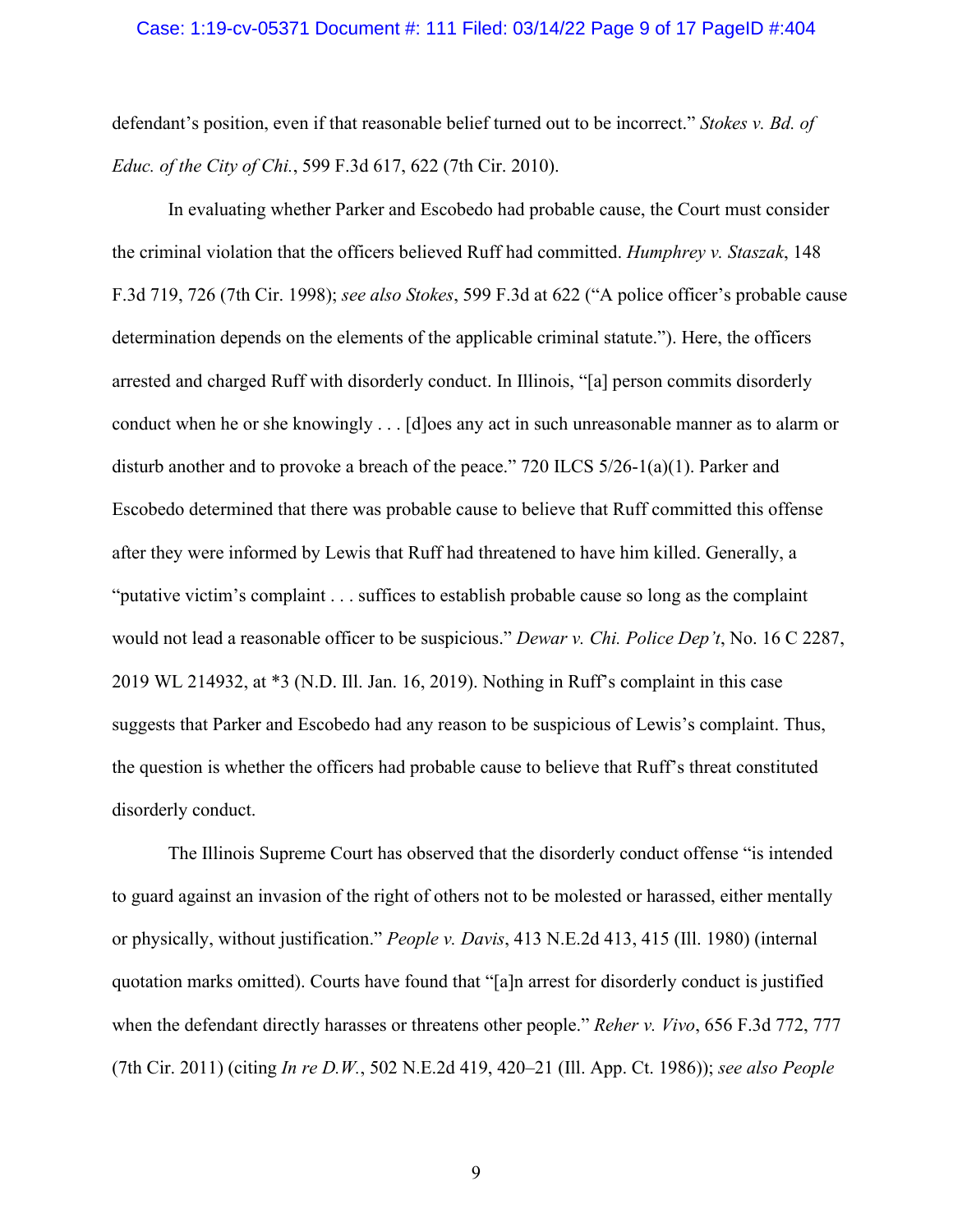#### Case: 1:19-cv-05371 Document #: 111 Filed: 03/14/22 Page 10 of 17 PageID #:405

*v. Pence*, 100 N.E.3d 218, 222 (Ill. App. Ct. 2018) ("Generally, to breach the peace, a defendant's conduct must threaten another or have an effect on the surrounding crowd." (internal quotation marks omitted)). Accordingly, threats of bodily harm, such as a threat to "kick [the victim's] ass," *In re D.W.*, 502 N.E.2d at 420–21, or to kill a person's father, *Ellwood v. City of Chicago*, No. 08 C 4586, 2014 WL 883553, at \*7 (N.D. Ill. Mar. 6, 2014), can support a disorderly conduct charge. Likewise, based on the allegations here, Parker and Escobedo had reason to believe that Ruff threatened violence against Lewis, thereby giving them probable cause to arrest Ruff for disorderly conduct.

Consequently, the false arrest claims against Parker and Escobedo set forth at Count IV are dismissed. And because Ruff fails to plead a constitutional violation at Count IV, the accompanying failure-to-intervene claim at Count V must also be dismissed. *Harper v. Albert*, 400 F.3d 1052, 1064 (7th Cir. 2005) ("In order for there to be a failure to intervene, it logically follows that there must exist an underlying constitutional violation . . . .").

## **III. IIED and NIED Claims Against Missha Defendants**

Missha Defendants seek to dismiss the IIED and NIED claims brought against Lewis in Count I and against Sam in Count II. Both counts allege that Lewis and Sam, respectively, "waged a campaign of terror" against Ruff in retaliation for her protests against Missha. (Compl. ¶¶ 43, 45.) Specifically, over an approximately two-year period, Lewis and Sam repeatedly threatened Ruff and called the police on her multiple times, which caused her to suffer from posttraumatic stress disorder.

In Illinois, an IIED claim requires a plaintiff to allege: "(1) that the defendant's conduct was extreme and outrageous; (2) that the defendant knew that there was a high probability that his conduct would cause severe emotional distress; and (3) that the conduct in fact caused severe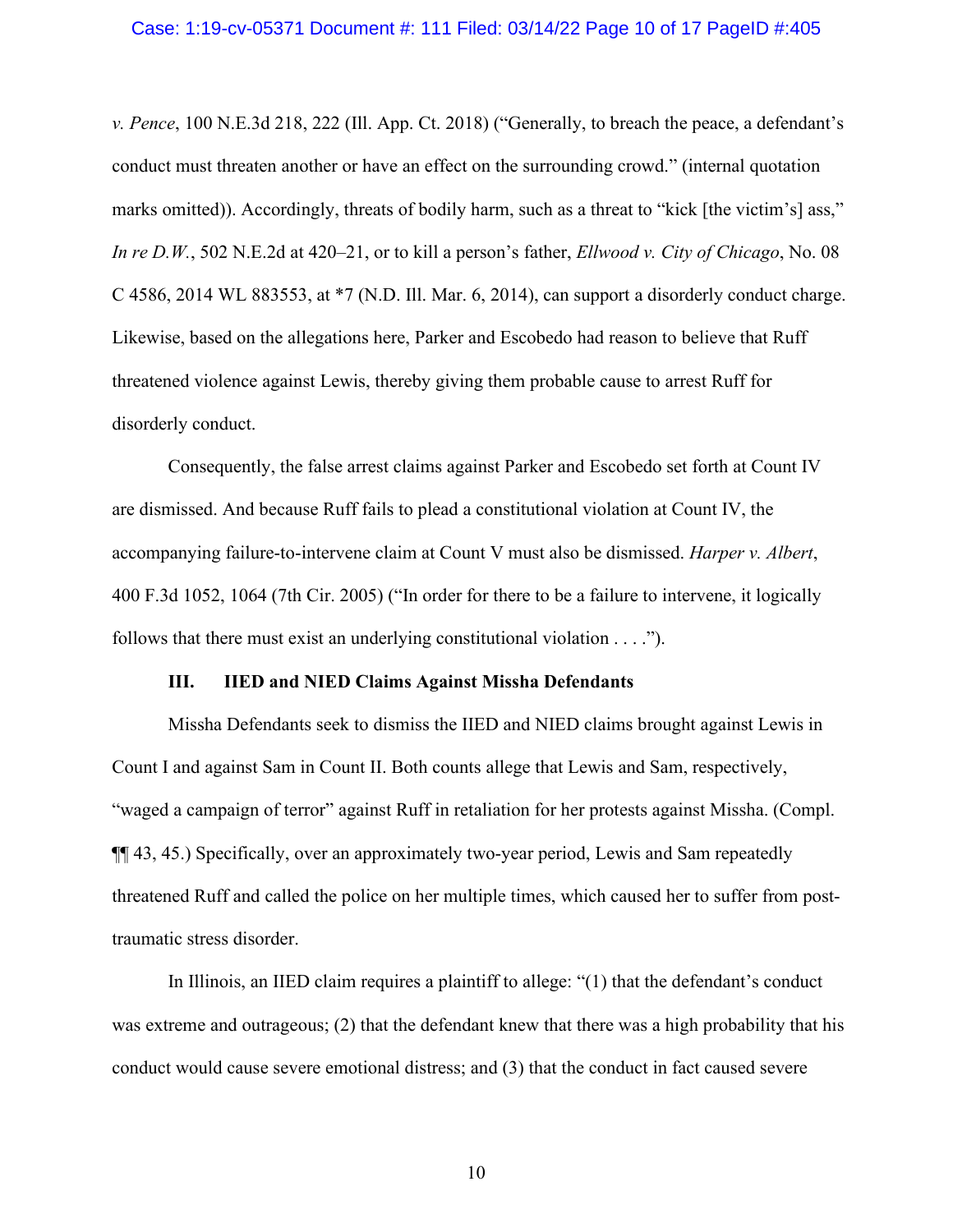#### Case: 1:19-cv-05371 Document #: 111 Filed: 03/14/22 Page 11 of 17 PageID #:406

emotional distress." *Kolegas v. Heftel Broad. Corp.*, 607 N.E.2d 201, 211 (Ill. 1992). Extreme and outrageous conduct does not include "mere insults, indignities, threats, annoyances, petty oppressions, or other trivialities." *McGrath v. Fahey*, 533 N.E.2d 806, 809 (Ill. 1988). Rather, the conduct "must be so extreme as to go beyond all possible bounds of decency and to be regarded as intolerable in a civilized community." *Feltmeier v. Feltmeier*, 798 N.E.2d 75, 80–81 (Ill. 2003).

Missha Defendants assert that none of the allegations in the complaint suffice to plead extreme and outrageous conduct on the part of any Missha Defendant. Ruff's only response is to claim, without legal support, that "the complaint alleges actions against the plaintiff that are clearly more than trivialities that resulted in serious trauma to the plaintiff." (Pl.'s Opp'n to Missha Defs.' Mot. to Dismiss at 3, Dkt. No. 71.) Ruff has waived her argument by only mentioning it in such a conclusory and unsupported manner, and the IIED claims could be dismissed for that reason alone. *United States v. Berkowitz*, 927 F.2d 1376, 1384 (7th Cir. 1991) ("[P]erfunctory and undeveloped arguments, and arguments that are unsupported by pertinent authority, are waived . . . ."). But in any case, Ruff's allegations do not suffice to plead extreme and outrageous conduct.

While Ruff asserts that Lewis and Sam's harassment included threats, "threats" are among the types of conduct that generally do not give rise to an IIED claim. While the fact that Lewis and Sam each made multiple threats against Ruff might potentially plead extreme and outrageous conduct, *e.g.*, *Kidney Cancer Ass'n v. North Shore Community Bank & Trust Co.*, 869 N.E.2d 186, 193 (Ill. App. Ct. 2007) ("[I]t is often the cumulative nature of the acts that give rise to a cause of action for [IIED]."), Ruff's allegations concerning Lewis and Sam provide few details as to the substance of their threats. Without more detail regarding the nature of their threats, the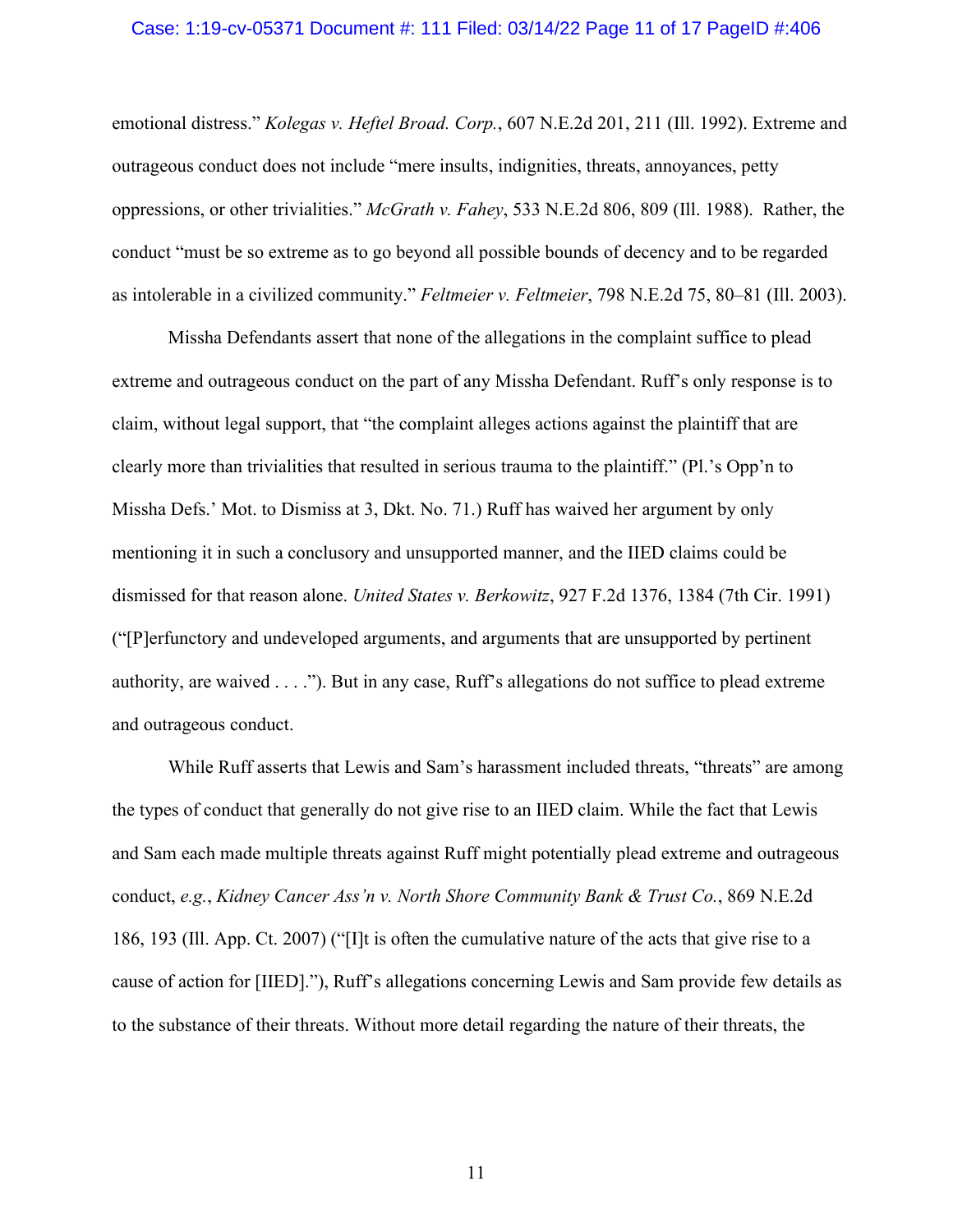### Case: 1:19-cv-05371 Document #: 111 Filed: 03/14/22 Page 12 of 17 PageID #:407

Court cannot conclude that Ruff adequately pleaded that Lewis and Sam's course of threatening conduct met the high bar of extreme and outrageous conduct.

Ruff also alleges that Lewis and Sam's extreme and outrageous conduct involved repeated calls to the police in response to Ruff's protests outside the Store. But even "making a false police report is not necessarily sufficient for an IIED claim." *Rusinowski v. Village of Hillside*, 835 F. Supp. 2d 641, 656 (N.D. Ill. 2011); *see also Schiller v. Mitchell*, 828 N.E.2d 323, 335 (Ill. App. Ct. 2005) ("We do not believe that the body of law supports plaintiffs' contention that making reports to the police and other officials constitutes extreme and outrageous conduct."); *Layne v. Builders Plumbing Supply Co.*, 569 N.E.2d 1104, 1109 (Ill. App. Ct. 1991) (concluding that the plaintiff's allegation that the defendant knowingly made false accusations about the plaintiff to the police did not adequately plead extreme and outrageous conduct). Thus, the IIED claims are dismissed as insufficiently pleaded.

Turning to the NIED claims, in Illinois, "a direct victim of alleged [NIED] must satisfy the 'impact' rule." *Lewis v. CITGO Petroleum Corp.*, 561 F.3d 698, 703 (7th Cir. 2009). "Under the impact rule, a direct victim may not recover for emotional distress suffered as a result of the defendant's alleged negligence unless the emotional distress 'was accompanied by a contemporaneous physical injury to or impact on the plaintiff.'" *Id.* (quoting *Rickey v. Chi. Transit Auth.*, 457 N.E.2d 1, 2 (Ill. 1983)). Missha Defendants argue that Ruff failed to plead any physical injury that accompanied her emotional distress. Similarly, the Court cannot discern any contemporaneous physical injury from the complaint. Ultimately, Ruff's response to Missha Defendants' motion to dismiss does not contain any argument regarding the NIED claims and therefore she has waived her arguments against dismissal of those claims.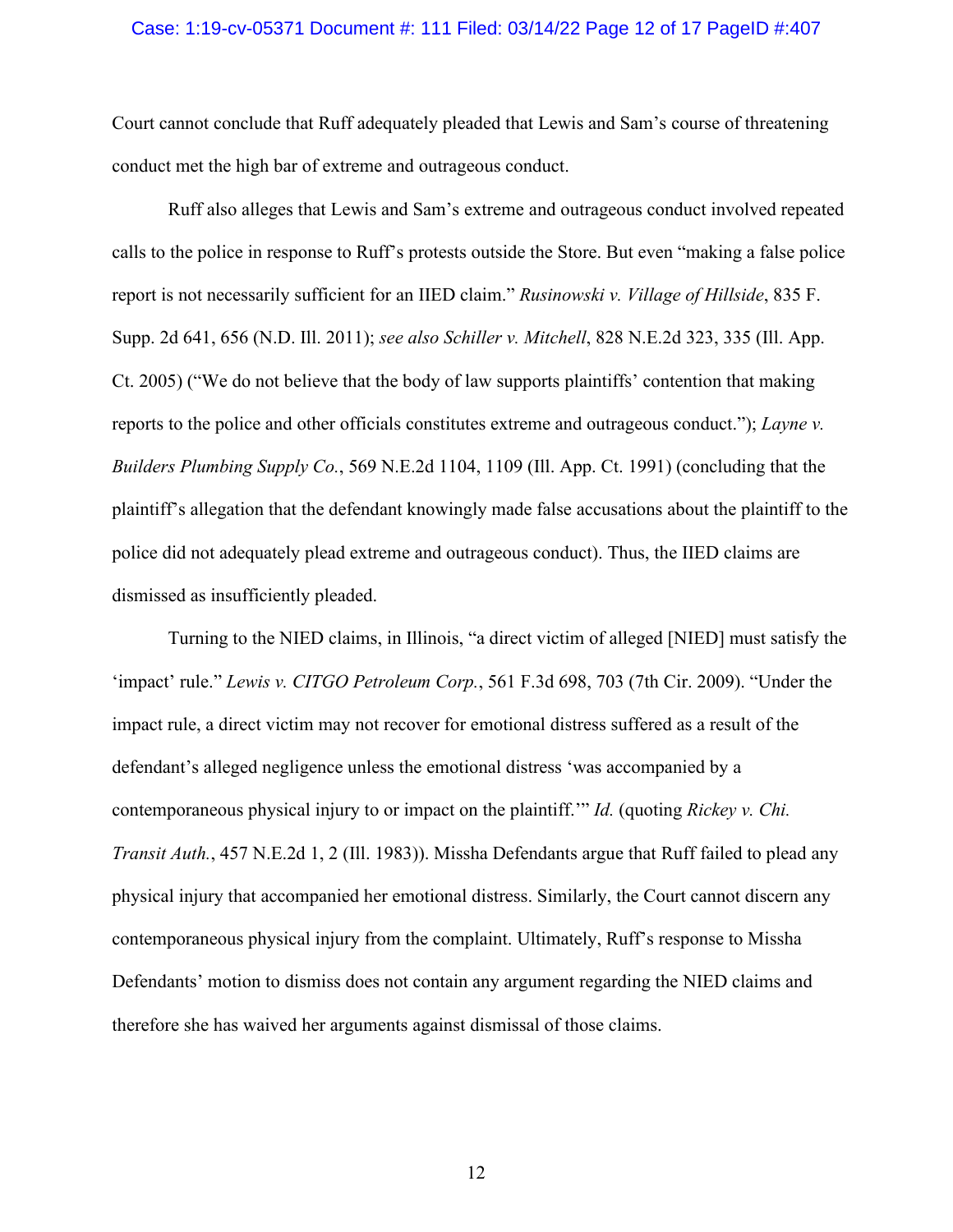# **IV. Defamation Against Missha Defendants**

Ruff alleges in Count III that Store Manager defamed her on May 31, 2019 when he told police officers that he heard from Ruff's sister that Ruff had a mental disorder. In Illinois, a "statement is considered defamatory if it tends to cause such harm to the reputation of another that it lowers the person in the eyes of the community or deters third persons from associating with [him]." *Bryson v. News Am. Publ'ns, Inc.*, 672 N.E.2d 1207, 1214 (Ill. 1996). To state a defamation claim, a plaintiff must allege facts showing: (1) a false statement by the defendant about the plaintiff; (2) the defendant made an unprivileged publication of that statement to a third party; and (3) that publication caused damages. *Solaia Tech., LLC v. Specialty Publ'g Co.*, 852 N.E.2d 825, 839 (Ill. 2006).

There are two recognized types of defamatory statements in Illinois: defamation *per se* and defamation *per quod*. *Naleway v. Agnich*, 897 N.E.2d 902, 908 (Ill. App. Ct. 2008). A defamatory statement is actionable *per se* where "its harm is obvious and apparent on its face." *Solaia Tech.*, 852 N.E.2d at 839. Illinois recognizes five categories of statements considered defamatory *per se*:

(1) words that impute a person has committed a crime; (2) words that impute a person is infected with a loathsome communicable disease; (3) words that impute a person is unable to perform or lacks integrity in performing her or his employment duties; (4) words that impute a person lacks ability or otherwise prejudices that person in her or his profession; and (5) words that impute a person has engaged in adultery or fornication.

*Id.* On the other hand, a statement may be defamatory *per quod* where the statement is either "defamatory on its face, but does not fall within one of the limited categories of statements that are actionable *per se*," or not defamatory on its face but can be shown to have injurious meaning by resort to extrinsic evidence. *Bryson*, 672 N.E.2d at 1221. Unlike in a defamation *per se* action, in a *per quod* action, the plaintiff must plead special damages from the statement—meaning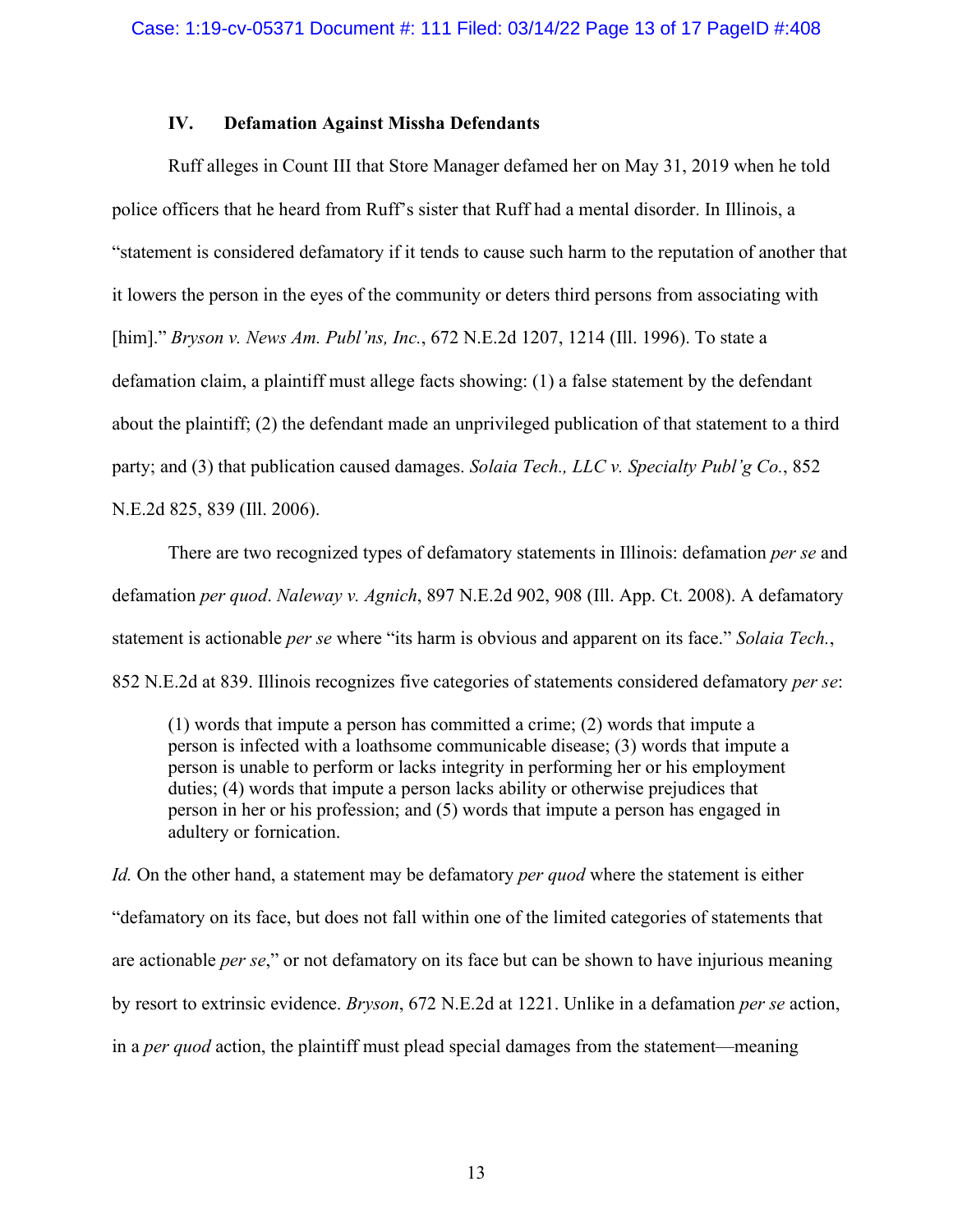#### Case: 1:19-cv-05371 Document #: 111 Filed: 03/14/22 Page 14 of 17 PageID #:409

"actual damage to her reputation and pecuniary loss resulting from the defamatory statement." *Id.* at 1222.

Although Missha Defendants argue that Ruff's defamation claim must be dismissed because Store Manager's statement is a non-actionable statement of opinion, *see, e.g.*, *Jacobson v. Gimbel*, 986 N.E.2d 1262, 1273 (Ill. App. Ct. 2013) ("A statement that is otherwise defamatory is protected under the first amendment, if the statement is an expression of the speaker's opinion."), there is a more fundamental problem with the claim. While Ruff fails to identify whether she is bringing a claim of defamation *per se* or *per quod*, the statements upon which she bases her claim are not sufficient either way.

To the extent Ruff is pursuing a claim of defamation *per se*, the Store Manager's statement does not fit any of the five categories of statements that are defamatory *per se*. Certainly, the claim that Ruff has a mental disorder does not fit into categories (1), (2), or (5). Moreover, having some unspecified mental disorder does not necessarily mean that a person is unable to perform her employment with integrity or otherwise lacks ability in her profession, such that the statement fits into categories (3) or (4). In any case, for a statement to fit in those either of those two categories, it must "be related to job performance; to succeed, the plaintiff must have been accused of lacking *ability in his trade* or doing something bad *in the course of carrying out his job*." *Cody v. Harris*, 409 F.3d 853, 857 (7th Cir. 2005). Yet the Store Manager's statement makes no mention of Ruff's employment or profession and the complaint does not even identify what Ruff does for a living. Thus, while the statement might be viewed as damaging to Ruff's reputation, that does not make it defamatory *per se*. *Id.* ("[A]ttacks related to personal integrity and character have not been deemed defamatory *per se*.").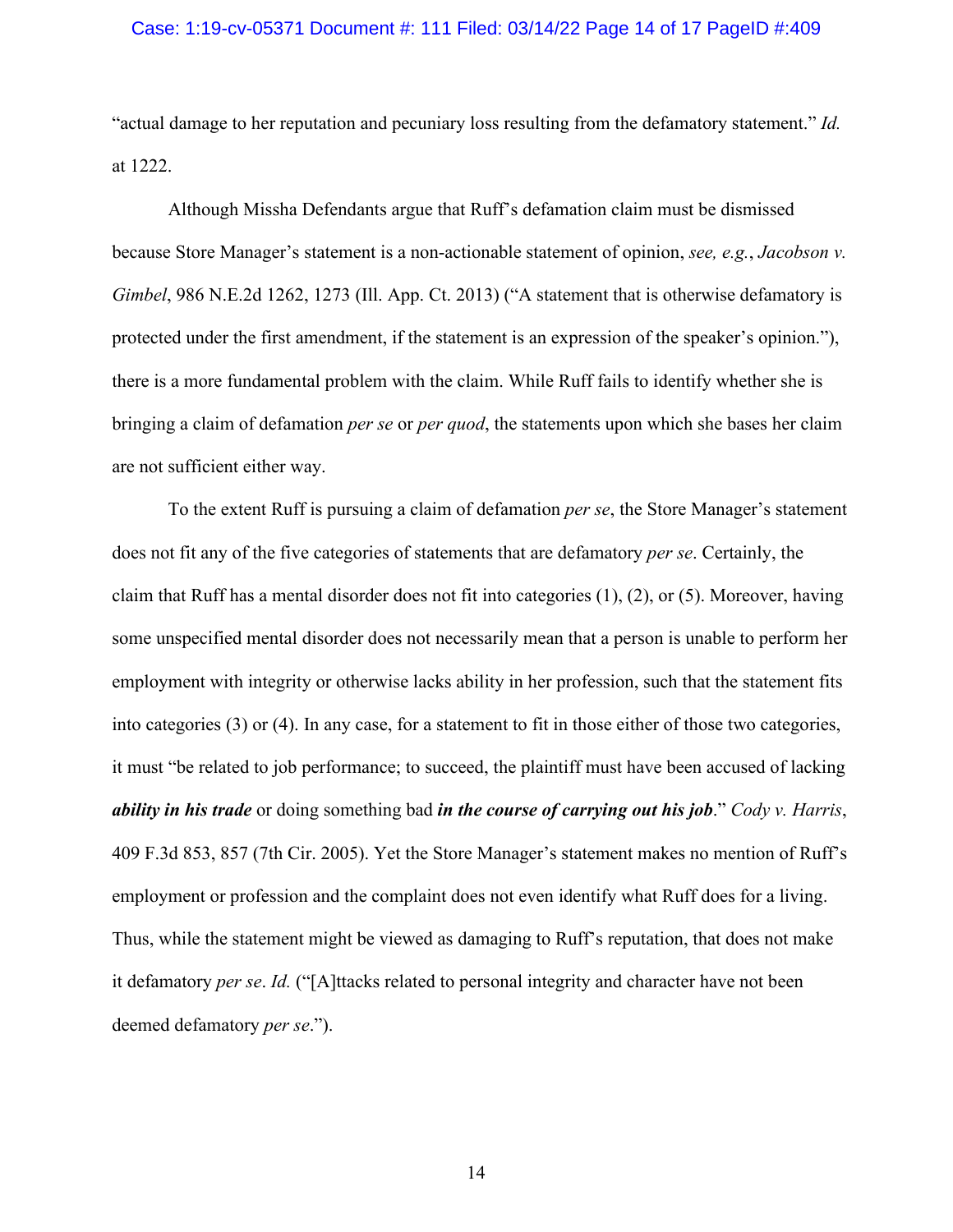#### Case: 1:19-cv-05371 Document #: 111 Filed: 03/14/22 Page 15 of 17 PageID #:410

Because Ruff fails to allege a statement that is defamatory *per se*, to proceed, she must adequately plead defamation *per quod*. As discussed above, that requires her to plead special damages, or "pecuniary losses resulting from the defamatory statement." *Tunca v. Painter*, 965 N.E.2d 1237, 1253 (Ill. App. Ct. 2012). "General allegations, such as damage to an individual's health or reputation, economic loss, and emotional distress are insufficient to support an action *per quod*." *Schaffer v. Zekman*, 554 N.E.2d 988, 992 (Ill. App. Ct. 1990). Rather, the complaint must "itemize [the plaintiff's losses] or plead specific damages of actual financial injury." *Muzikowski v. Paramount Pictures Corp.*, 322 F.3d 918, 927 (7th Cir. 2003). But Ruff's complaint is devoid of allegations of special damages. For that reason, she cannot state a claim for defamation *per quod*.

In sum, Ruff fails to state a defamation claim because the alleged defamatory statement is not defamatory *per se* and she does not allege actual damages resulting from the statement as necessary to state a claim for defamation *per quod*. Consequently, Ruff's defamation claim at Count III is dismissed.

## **V. Civil Conspiracy**

Count X of Ruff's complaint alleges a civil conspiracy between certain Defendant CPD officers and Store employees Lewis, Sam, and Store Manager. Specifically, Ruff claims that on May 31, 2019, these Defendants conspired to prevent her from continuing her protest activities outside the Store by physically removing her from the premises and taking her to a nearby hospital for a mental health evaluation.

In Illinois, to state a civil conspiracy claim, a plaintiff must allege: "(1) an agreement between two or more persons for the purpose of accomplishing either an unlawful purpose or a lawful purpose by unlawful means; and (2) at least one tortious act by one of the co-conspirators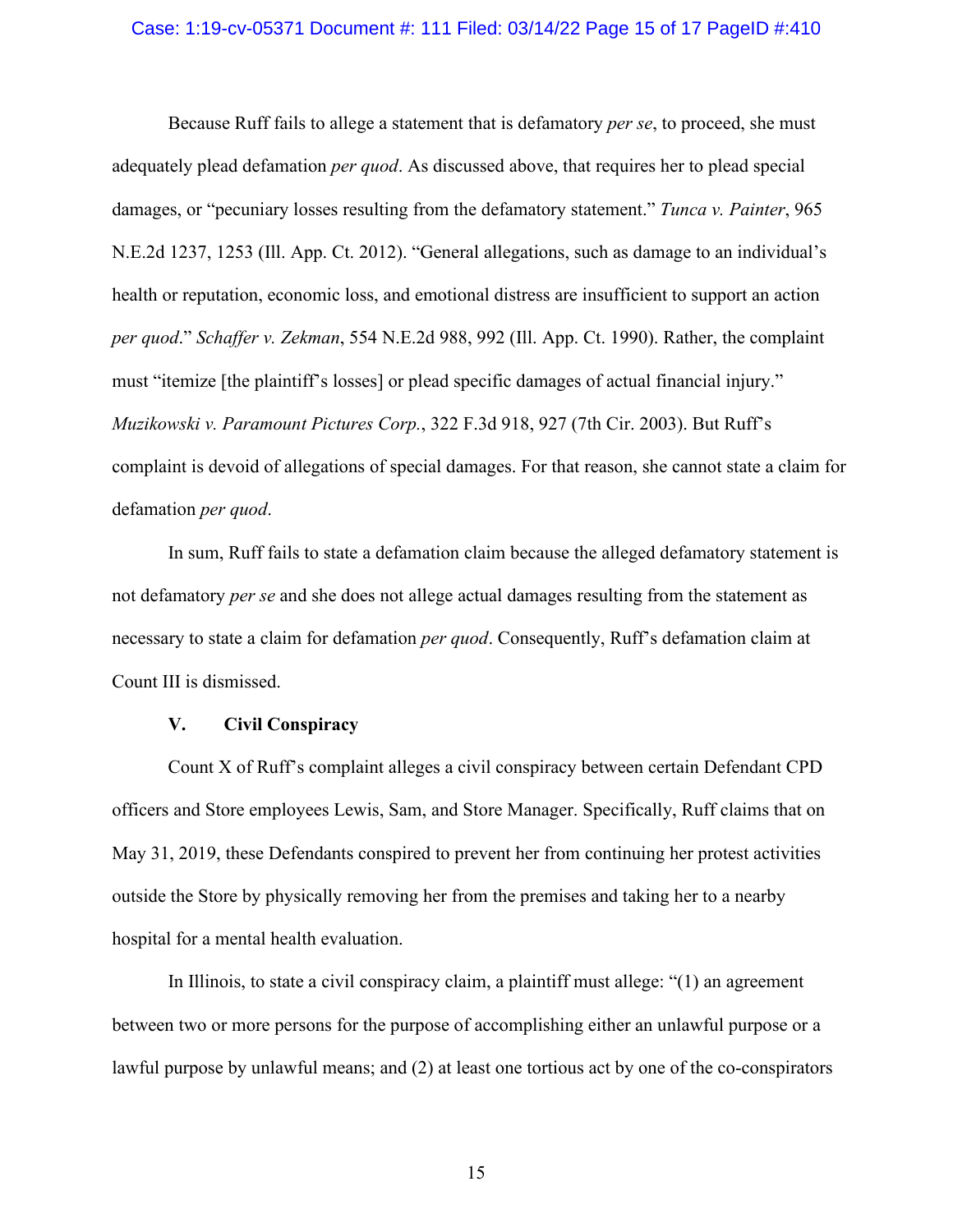#### Case: 1:19-cv-05371 Document #: 111 Filed: 03/14/22 Page 16 of 17 PageID #:411

in furtherance of the agreement that caused an injury to the plaintiff." *Borsellino v. Goldman Sachs Grp., Inc.*, 477 F.3d 502, 509 (7th Cir. 2007). An agreement is a "necessary and important element" of a civil conspiracy claim. *Id.* (internal quotation marks omitted).

Aside from a conclusory allegation that the named CPD officers conspired with Lewis, Sam, and Store Manager, Ruff alleges no facts from which it can be inferred that Defendants acted with a common, unlawful purpose on May 31, 2019. The complaint alleges only one interaction occurring that day between any Store employee and Defendant CPD officer—the allegation that Store Manager told unspecified police officers that he heard from Ruff's sister that Ruff had a mental disorder. (Compl. ¶¶ 33, 47.) But the existence of an explicit or implicit understanding among the alleged conspirators cannot reasonably be inferred from that single interaction alone. *See, e.g.*, *LoggerHead Tools, LLC v. Sears Holding Corp.*, 19 F. Supp. 3d 775, 783 (N.D. Ill. 2013) ("To be liable for civil conspiracy in Illinois, a defendant must understand 'the general objectives of the conspiratorial scheme, accept them, and agree, either explicitly or implicitly to do its part to further those objects.'" (quoting *Adcock v. Brakegate, Ltd.*, 645 N.E.2d 888, 894 (Ill. 1994))). For that reason, the civil conspiracy claim is dismissed.

## **VI.** *Respondeat Superior* **Liability of Missha and Han**

Finally, Count XI of Ruff's complaint seeks to hold Missha and Han vicariously liable for the torts of their agents, Store employees Lewis, Sam, and Store Manager. In Illinois, *respondeat superior* liability "requires showing that (1) a principal/agent, master/servant, or employer/employee relationship existed; (2) the principal controlled or had the right to control the conduct of the alleged employee or agent; and (3) the alleged conduct of the agent or employee fell within the scope of the agency or employment." *Wilson v. Edward Hosp.*, 981 N.E.2d 971, 978 (Ill. 2012). Where the underlying claim against the agent or employee is not viable, however,